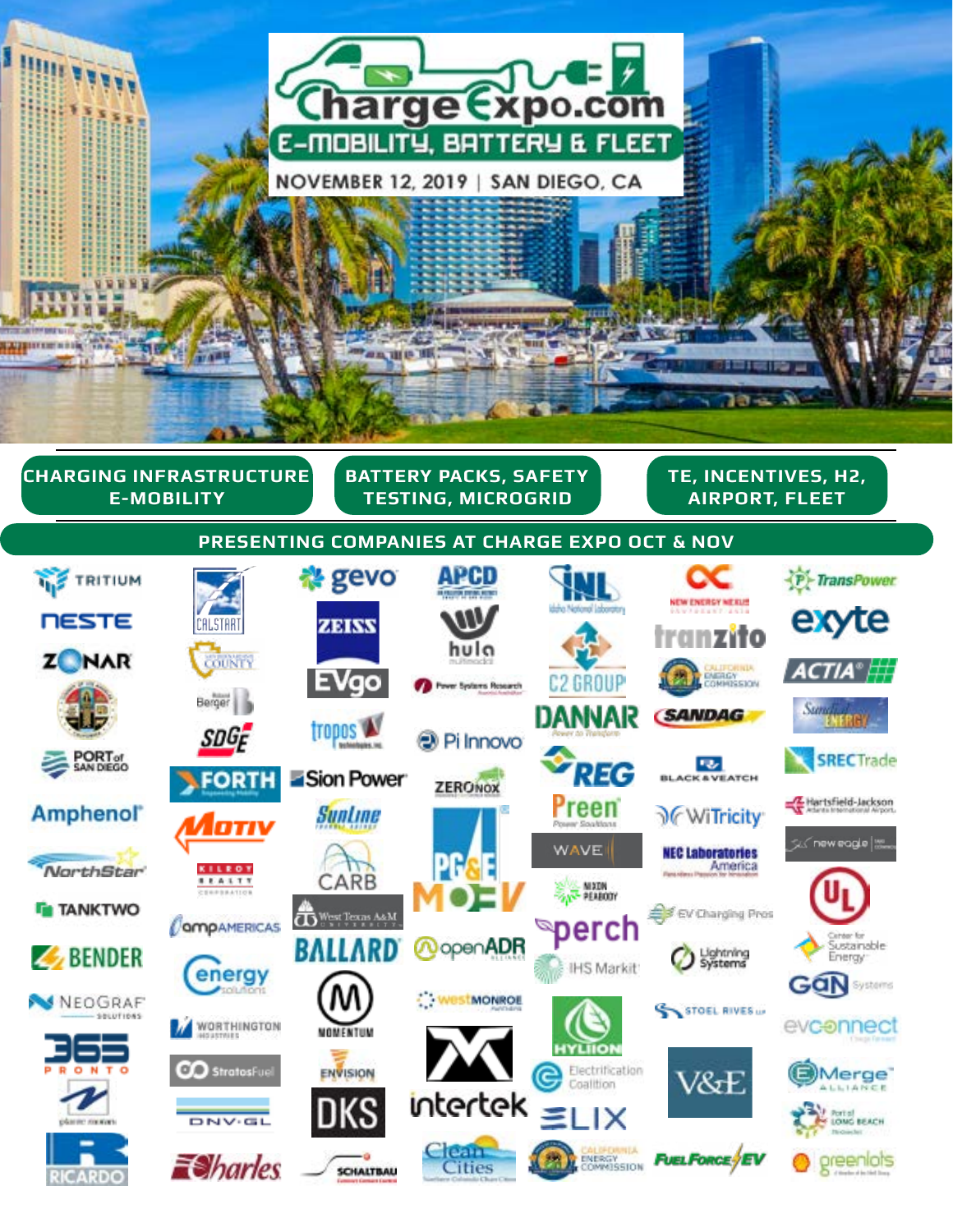

## NOVEMBER 12, 2019 | SAN DIEGO, CA

**CHARGE EXPO CONFERENCE** will be held at the San Diego Convention Center, San Diego, California November 12, 2019.

**CHARGE EXPO** provides speaking and networking opportunities for regulators, manufacturers, installers, utilities and consultants of EV charging stations and infrastructure, batteries & storage, utility fleet, as well as ZEV & AFV. It showcases advanced technologies and strategies for compliance with SB-350 and for the transition of the transportation sector nationally.

**SB-350 DIRECTS CALIFORNIA REGULATORS** (CPUC, ARB, CEC, AQMD) to electrify buses, trucks, fleet and off-road equipment, with \$1 billion funded by the utilities SDG&E, SCE and PG&E.

**CHARGE EXPO** is a follow-up to the successful Symposium held on October 1 & 2, 2019 and Transportation Electrification (TE- EXPO) held February 2019 at the San Diego Convention Center. It is organized by the 23 year old annual Energy Utility Environment Conference (EUEC).

**SPEAKER FORMAT** Speakers use PowerPoint presentations - 20 minutes with 5 minutes for Q & A. Each session is 2 hours, with 6 speakers & 2 co-chairs. Speakers introduce themselves.

**NETWORKING LUNCH** Meet, network and connect with peers, expert speakers, engineers, utilities, end users, decision makers, and key leaders in the industry, and government.

## **A CHARGING E-MOBILITY**

EV & DC FAST CHARGING CHARGING INFRASTRUCTURE EV EQUIPMENT SUPPLY WIRELESS & AUTONOMOUS FLEX & HI POWER CHARGING RESIDENTIAL & APPTS COMMERCIAL CHARGING E-MOBILITY, EVS & HEVS REMOTE DATA ACQUISITION MICRO & POWER GRID

## **B BATTERY, MICROGRID**

ADVANCED BATTERY FUEL CELLS, LI-ION, H2, SAFETY SUPPLY CHAIN & OEM SUPPLY SUPER CAPACITORS, BMS, WIRELESS HARNESS & CABLES TEST BENCHES & ENV TESTING TRANSFORMER, INVERTER, PV VOLTAGE & RELAY PROTECT CALIBRATION & SAFETY CHARGES & PROTOTYPES



ELECTRIC TRANSPORTATION CLEAN TRUCKS, BUSES & FLEET LI-ION, H2 FUEL CELLS SOLAR & ENERGY STORAGE AIRPORT EV CONVERSIONS INCENTIVES & REBATES GAS CYLINDERS & SAFETY OFF-ROAD EV, FORK LIFTS, ULTRA CLEAN LD/MD/HD, UTILITY FLEET , O&M SOFTWARE

## **MISSION STATEMENT:**

**Facilitate information exchange and foster cooperation between industry, government, and regulators for the protection of our environment and energy security.**

 **info@ChargeExpo.com | p : 520-615-3535 | www.ChargeExpo.com** 

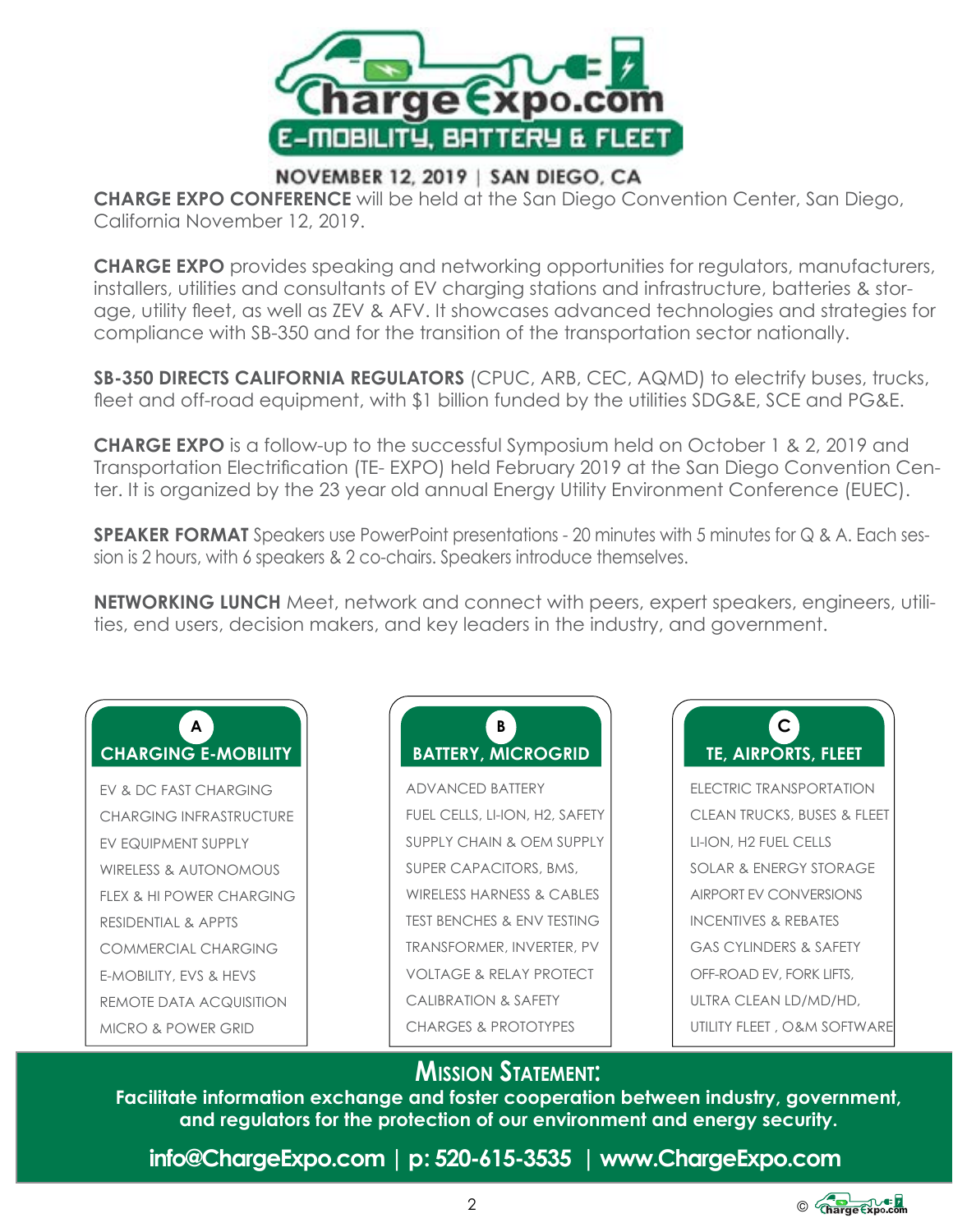

5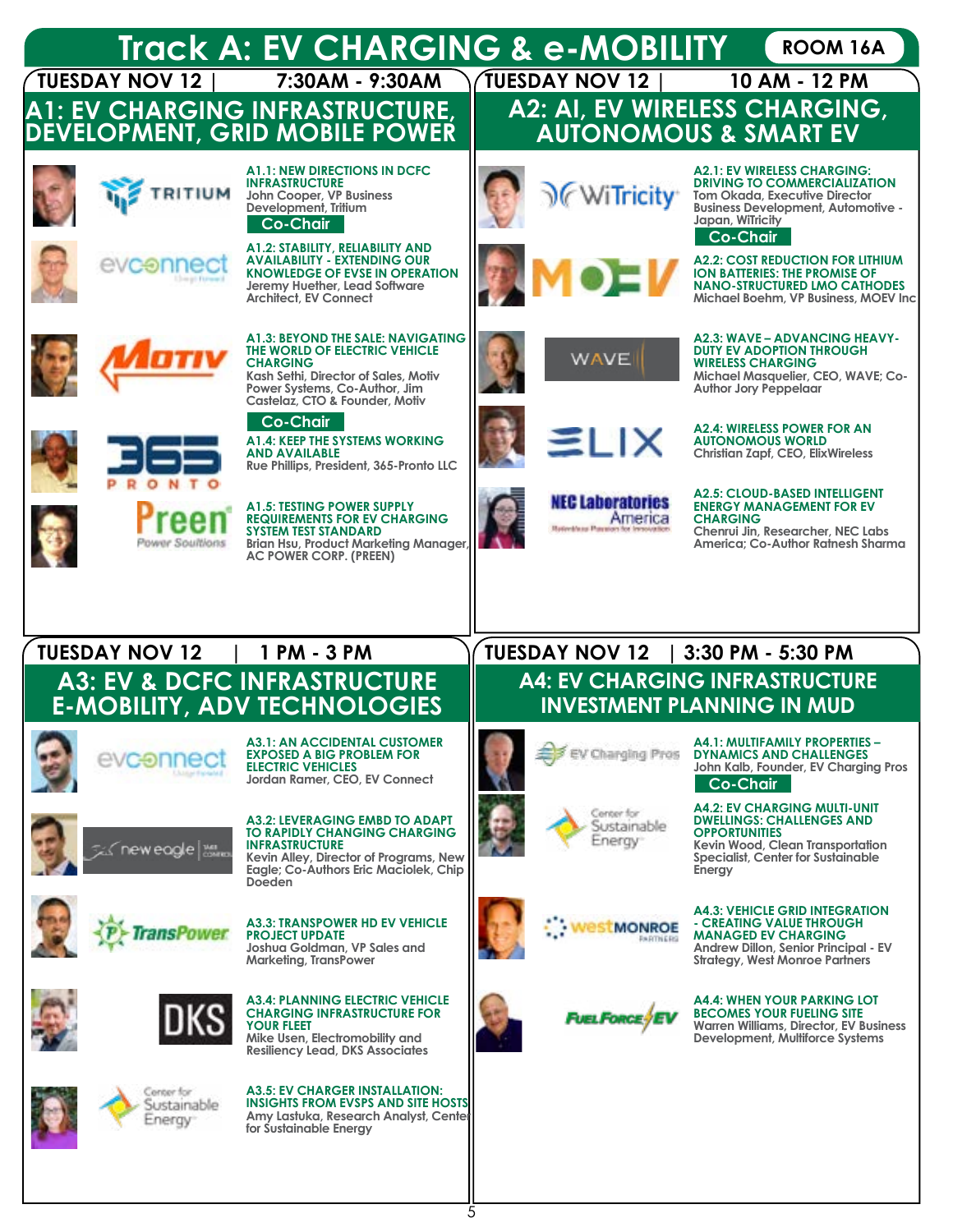